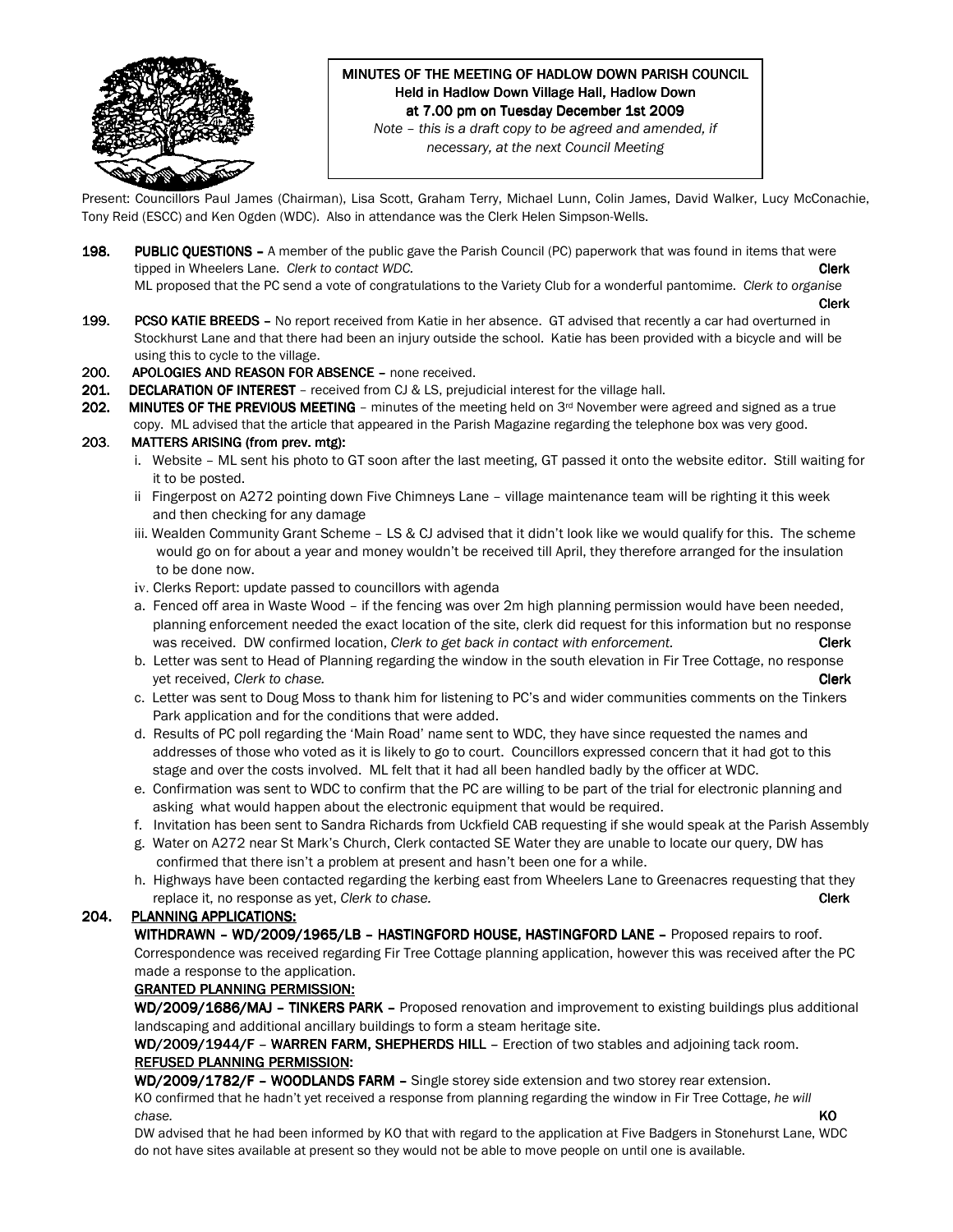205. REPORTS FROM CLLR. TONY REID, ESCC & CLLR. KEN OGDEN WDC – TR advised that he had a cabinet briefing and that ESCC were looking at a 3% council tax rise. They expect that government grants will decrease however demand for services is going up by 5.5 – 6% per annum. At the regional housing and regeneration committee meeting they were informed that it is very difficult to deliver affordable housing, they need to find sites that the local community will support. Chair advised that the PC want affordable housing but don't have any sites.

 Chair expressed concern over blocked drains and gulleys, always the same ones each year. Clerk to report to Highways and the control of the control of the control of the control of the control of the control of the control of the control of the control of the control of the control of the control of the control of the control of the cont

 KO advised that at the Tinkers Park planning meeting he spoke to both those representing Tinkers Park and those objecting. He supported the application for educational reasons. The housing needs survey is due out this weekend, it shows that demand for affordable housing is high.

KO also advised that money is available through Wealden Community Grants. A recent European Directive means that it will be difficult to build houses near Ashdown Forest, if there is a cat in a house it may affect the local wildlife. It used to be that when big housing estates were built 30% of the properties had to be affordable or low cost housing, due to challenges in the courts etc. this has now dropped to 17%

DW asked TR how the drop in interest rates was affecting ESCC, TR advised that it meant that there was less to reinvest as the council isn't earning so much.

206. BANK RECONCILIATION: - Bank reconciliation for 26<sup>th</sup> November 09 agreed and signed as correct.

## 207. OTHER FINANCE MATTERS –

- i Speedwatch the police have advised that it is best not to buy our own SID at this stage. It will therefore need to booked in advance, collected in the morning and returned that night. KO confirmed that it can be booked for the whole weekend. At present there is only 1 site in the 40mph where Speedwatch can be undertaken. It has therefore been decided to start it in April 2010 when the 30mph limit will have been there for 12 months and Speedwatch can therefore be done from a few sites. Quotes for reflective jackets vary from £7.43 to £43.13. Chair felt that as there is an election due, the policy may change regarding Speedwatch so it is best not to spend on it at present. ML advised that he felt the PC need to support this initiative, speeding came high as a concern at the Community Strategy meetings and there are volunteers willing to do Speedwatch. If the expectations of the community are raised that something will be done and there is a volunteer keen to organise it, it should be supported. It is also a shame if it can't presently be done in the 30mph area. CJ felt that it was up to the police to deal with speeding issues and that a poll should be taken within the village to see if people wanted Speedwatch. PC confirmed that Peter Gornall will be supported by them in his efforts. Clerk has already written to Uckfield Police confirming that Peter is the Speedwatch Co-ordinator and that the PC approve of the Hadlow Down Community Speedwatch. TR was advised that it would be good if the speed outside the school, and all schools in the county, was reduced to 20mph.
- ii Payment of £466.54 for Chandlers for playing field ratified
- iii. Payment of £380.25 payable to Peter Gillies for Parker Steel invoice for playing field ratified
- iv. PC agreed for clerk to purchase Parish Councillor's Guide new edition for £12.75
- 208. ACCOUNTS FOR PAYMENT: The following were agreed for payment:
	- i. Helen Simpson-Wells. Salary £672.33 includes £18.40 for mileage, £115.48 training hours and £37.41 expenses. £460 already paid by standing order, therefore cheque raised for £212.33
	- ii. LexisNexis £48.24 Local Council Administration book
	- iii. Phill Signs £350.00 Finger post £175 will then be claimed back from ESCC
	- iv. Still Diggin £300 to lay piping and backfill ditch adjacent to cycle track
	- v. Parish of Buxted and Hadlow Down £208 50% cost of nitesafe lights at St Mark's Church
	- vi. Geof Bedford £270 noticeboard
	- vii. Viking Direct £77.14 stationery
- 209. PLAY AREA GT reported that the weather has caused delays to the work.
- 210. ADOPTION OF LOCAL RED TELEPHONE KIOSK Clerk has written to BT to see if, as we are a small parish, we would be able to receive financial help from them for the ongoing cost, if the telephone box was adopted. Clerk placed an article in the Parish Magazine explaining why the Parish Council weren't adopting the box. No response was received from villagers to the Clerk's original article about adopting the box, although suggestions for its use were received via the website.
- 211. DEER CONTROL ML advised that there has recently been a fatality at Easons Green following an accident involving a deer. He has spoken to the Ashdown Forest Rangers who advised that they are dealing with 1 deer collision each day, there used to be 2000 deer in their area, this figure has now increased to 4000. Large estates also now have a lot more deer. ML asked what ESCC are doing about the problem as it is a wider issue. TR advised that deer are a wild animal, at the Ashdown Forest board meeting they are currently looking at seriously considering deer management. An initiative is starting where the focus will be on private landowners and whether they are willing to manage their deer. With deer there is a risk for road users and damage to the environment. The figures quoted are that over 10 years 140 deer can become 800.

ML informed the meeting that the Rangers keep a good record of deer injuries and fatalities and that it would be good if there was better liaison between the police and ESCC. ML asked that TR keep the PC informed of any developments. TR and KO left the meeting 8:45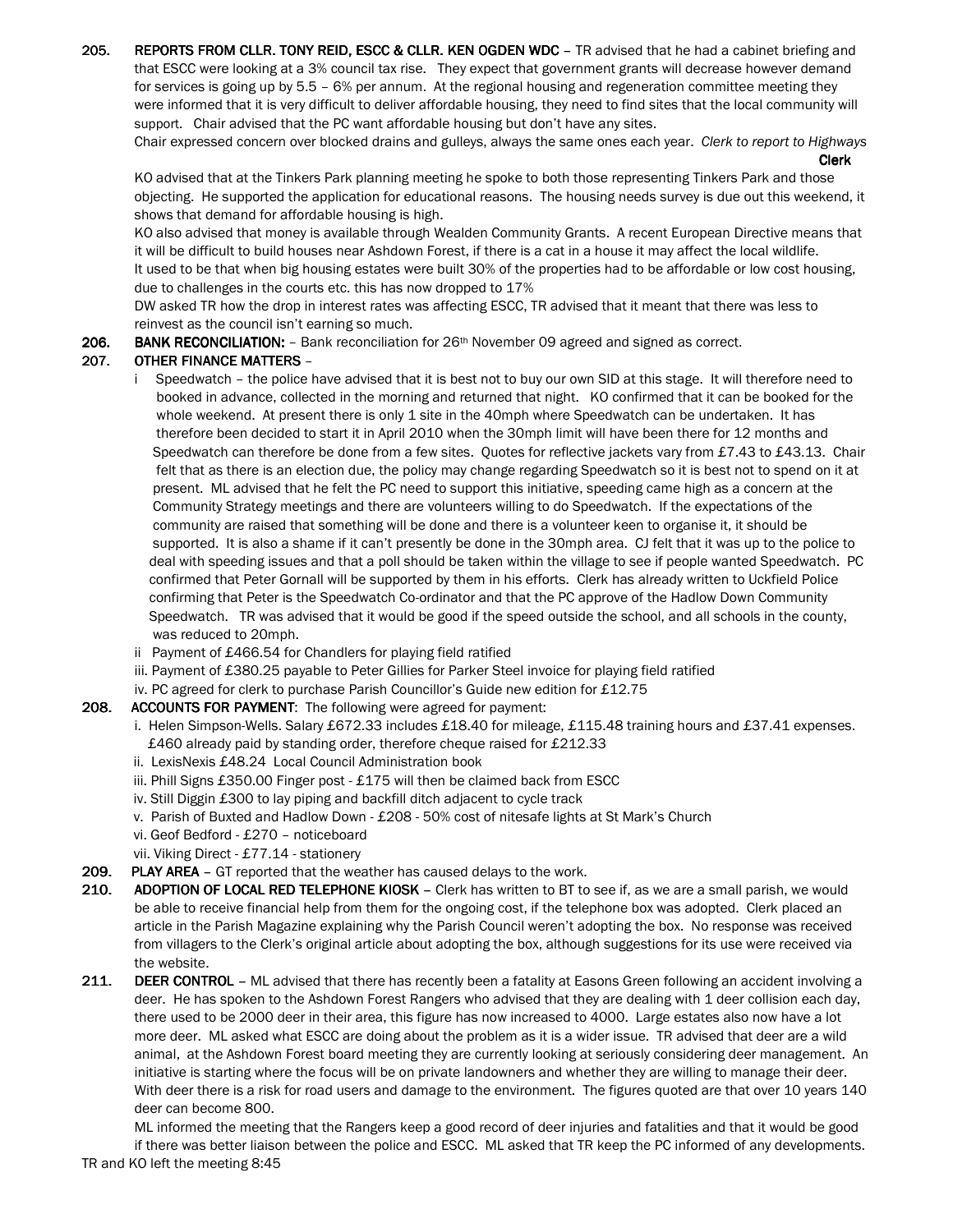|      | £2500 to get to building regulations stage                                                                                                                                                                                                                                                                                                                                                                                                                                                                                                             |  |
|------|--------------------------------------------------------------------------------------------------------------------------------------------------------------------------------------------------------------------------------------------------------------------------------------------------------------------------------------------------------------------------------------------------------------------------------------------------------------------------------------------------------------------------------------------------------|--|
|      | It was raised that £1000 could be saved from the precept if the PC used the present website, a couple of Councillors                                                                                                                                                                                                                                                                                                                                                                                                                                   |  |
|      | have spoken to the owner of the site and it is possible for the PC to have their own webpage and domain. It was                                                                                                                                                                                                                                                                                                                                                                                                                                        |  |
|      | proposed that the £1000 be moved out of the precept. DW felt that the PC should know who the editor is of the                                                                                                                                                                                                                                                                                                                                                                                                                                          |  |
|      | present website and that he felt that the front page of the website is currently being used as a voice for a couple of                                                                                                                                                                                                                                                                                                                                                                                                                                 |  |
|      | people. A discussion was held regarding this website, and concern was expressed about editorial comments. It was                                                                                                                                                                                                                                                                                                                                                                                                                                       |  |
|      | suggested that a meeting be held between the owner of the site, the editor and the PC, although there is no urgency for                                                                                                                                                                                                                                                                                                                                                                                                                                |  |
|      | this to happen. A long discussion was held regarding the amount the precept was to be set at. Original possible                                                                                                                                                                                                                                                                                                                                                                                                                                        |  |
|      | precept figure of £30772 (71% increase) reduced to £21,222 (18% increase), this will mean that the initial drawings                                                                                                                                                                                                                                                                                                                                                                                                                                    |  |
|      | and surveys for the new village hall can be paid for. On a band D household this would mean an increase of £8.34 for                                                                                                                                                                                                                                                                                                                                                                                                                                   |  |
|      | the year. Clerk to write to WDC regarding the dog and litter bin costs to see if they can help with these and/or if they                                                                                                                                                                                                                                                                                                                                                                                                                               |  |
|      | can be reduced. £1500 to be transferred from reserves to cover £500 of the new Village Hall costs and £1000 for the                                                                                                                                                                                                                                                                                                                                                                                                                                    |  |
|      | work on the present Village Hall. Clerk to forward updated figures to Councillors and write to Richard Boswell to thank                                                                                                                                                                                                                                                                                                                                                                                                                                |  |
|      | him for the work he's so far done.<br><b>Clerk</b>                                                                                                                                                                                                                                                                                                                                                                                                                                                                                                     |  |
|      | PC ratified the precept for £21,222.                                                                                                                                                                                                                                                                                                                                                                                                                                                                                                                   |  |
| 213. | <b>WEBSITE - discussed at point 212</b>                                                                                                                                                                                                                                                                                                                                                                                                                                                                                                                |  |
| 214. | PLAYING FIELD ENTRANCES - Chair had a meeting with David Gibson from WDC and with residents from the flats in                                                                                                                                                                                                                                                                                                                                                                                                                                          |  |
|      | School Lane. The PC have no objection to an entrance from the flats to the playing field, however it needs to be                                                                                                                                                                                                                                                                                                                                                                                                                                       |  |
|      | secure. The PC need to be able to retain the right to close the entrance if necessary, the residents have agreed to                                                                                                                                                                                                                                                                                                                                                                                                                                    |  |
|      | reinstate the hedge and put a padlock on the entrance. Clerk to write to the Head of Housing requesting that an                                                                                                                                                                                                                                                                                                                                                                                                                                        |  |
|      | agreement be drawn up and that WDC pay any legal costs<br><b>Clerk</b>                                                                                                                                                                                                                                                                                                                                                                                                                                                                                 |  |
| 215. | RISK ASSESSMENT - quarterly assessments received from LS and LM. Following items raised:                                                                                                                                                                                                                                                                                                                                                                                                                                                               |  |
|      | Gate post at Playing Field loose, GT to discuss with Peter Gillies.<br><b>GT</b>                                                                                                                                                                                                                                                                                                                                                                                                                                                                       |  |
|      | Ditch filling completed at Playing Field.                                                                                                                                                                                                                                                                                                                                                                                                                                                                                                              |  |
|      | Seat outside the school due to be replaced                                                                                                                                                                                                                                                                                                                                                                                                                                                                                                             |  |
|      | Leaning fingerpost on A272 pointing down Five Chimneys Lane (ESCC aware and taking action).                                                                                                                                                                                                                                                                                                                                                                                                                                                            |  |
|      | Grave stone unstable, Clerk to report to churchwarden<br><b>Clerk</b>                                                                                                                                                                                                                                                                                                                                                                                                                                                                                  |  |
| 216. | REPORTS FROM COUNCILLORS (COUNCIL MATTERS AND OUTSIDE BODIES):                                                                                                                                                                                                                                                                                                                                                                                                                                                                                         |  |
|      | i. Neighbourhood Watch, Emergency Planning, New Village Hall Working Party and Playing Field Committee - Cllr. Graham                                                                                                                                                                                                                                                                                                                                                                                                                                  |  |
|      | Terry - nothing to report                                                                                                                                                                                                                                                                                                                                                                                                                                                                                                                              |  |
|      | ii. Village Hall Management Committee, Wealden Association of Local Councils and Safer Wealden Partnership - Cllr. Colin                                                                                                                                                                                                                                                                                                                                                                                                                               |  |
|      | James raised about the parking issue at the Village Hall, it would help if, on the south side, cars were able to park facing                                                                                                                                                                                                                                                                                                                                                                                                                           |  |
|      | the Village Hall. Chair advised that it was unlikely that the hedgerow could be removed.                                                                                                                                                                                                                                                                                                                                                                                                                                                               |  |
|      | iii. Youth - Cllr. Lisa Scott - nothing to report.                                                                                                                                                                                                                                                                                                                                                                                                                                                                                                     |  |
|      | iv. Easylink - Cllr. Lucy McConachie - Wealdlink received the s.106 money and will therefore be introducing a £1 flat rate                                                                                                                                                                                                                                                                                                                                                                                                                             |  |
|      | to Crowborough.                                                                                                                                                                                                                                                                                                                                                                                                                                                                                                                                        |  |
|      | v. Community Strategies, Sustainable Development and Environment Matters - Cllr. Michael Lunn - progressing on writing<br>$\mathbf{r} = \mathbf{r} + \mathbf{r} + \mathbf{r} + \mathbf{r} + \mathbf{r} + \mathbf{r} + \mathbf{r} + \mathbf{r} + \mathbf{r} + \mathbf{r} + \mathbf{r} + \mathbf{r} + \mathbf{r} + \mathbf{r} + \mathbf{r} + \mathbf{r} + \mathbf{r} + \mathbf{r} + \mathbf{r} + \mathbf{r} + \mathbf{r} + \mathbf{r} + \mathbf{r} + \mathbf{r} + \mathbf{r} + \mathbf{r} + \mathbf{r} + \mathbf{r} + \mathbf{r} + \mathbf{r} + \mathbf$ |  |
|      |                                                                                                                                                                                                                                                                                                                                                                                                                                                                                                                                                        |  |

212. PRECEPT – Clerk had already provided Councillors with updated figures following on from the November meeting and

amounts would be needed for the new village hall:

£2500 to be at the stage to go for planning application

£2500 for initial drawings and surveys to get to the pre-planning stage

has confirmed that four months worth of precept need to stay in reserves. Chair advised that the following approximate

 up the Community Strategy, looking at a deadline of the New Year. Will be possible to view it both on the website and through the Parish Magazine. Clerk to chase Cllr. Tidy for figures on the amount of waste we're generating. Clerk

- vi. Rights of Way, Highways and Footpaths Cllr. David Walker updated PC on the Housing Summit, Trees in the Planning Process meeting and WDC Conference. He was informed of progress with recycling, the Local Development Framework and about Walk with Wealden, they are looking at getting schools and the public involved. After the SLR meeting DW had a discussion with ESCC about extending the lay-by in School Lane, there is however no money available to do this. Clerk to write to School Governors advising that due to budgetary restraints unable to extend the lay-by at present. Chair raised about the issue of flooding at the top of the east end of Wilderness Lane which is then spreading onto the A272 and breaking up the road surface. Clerk to raise with Highways.
- vii. Burial Ground Cllr. Paul James nothing to report
- viii.Tree Warden Jo Dummer (former Councillor) forwarded details of lectures on the River Ouse, passed to DW to contact JD if he will be attending.

### 217. CLERK'S MATTERS:

- i. Hours checked agreed and signed.
- ii. Agreed for John Roberts to continue as internal auditor.
- iii. Visit to Houses of Parliament Clerk to send out invites. The contract of the clerk clerk
- iv. Stocklands Lane correspondence received regarding flooding, Clerk has reported to Highways who will be closing the lane prior to Christmas and resolving the problem. It was also raised whether the green lane at Stocklands Lane will be shut for the winter, Clerk has contacted Rights of Way team who have informed her that it will stay open however they will monitor the situation. Due to the amount of money that has been spent on this green lane and the excellent condition it was in after the work was done, the PC do not feel that it is right that it stays